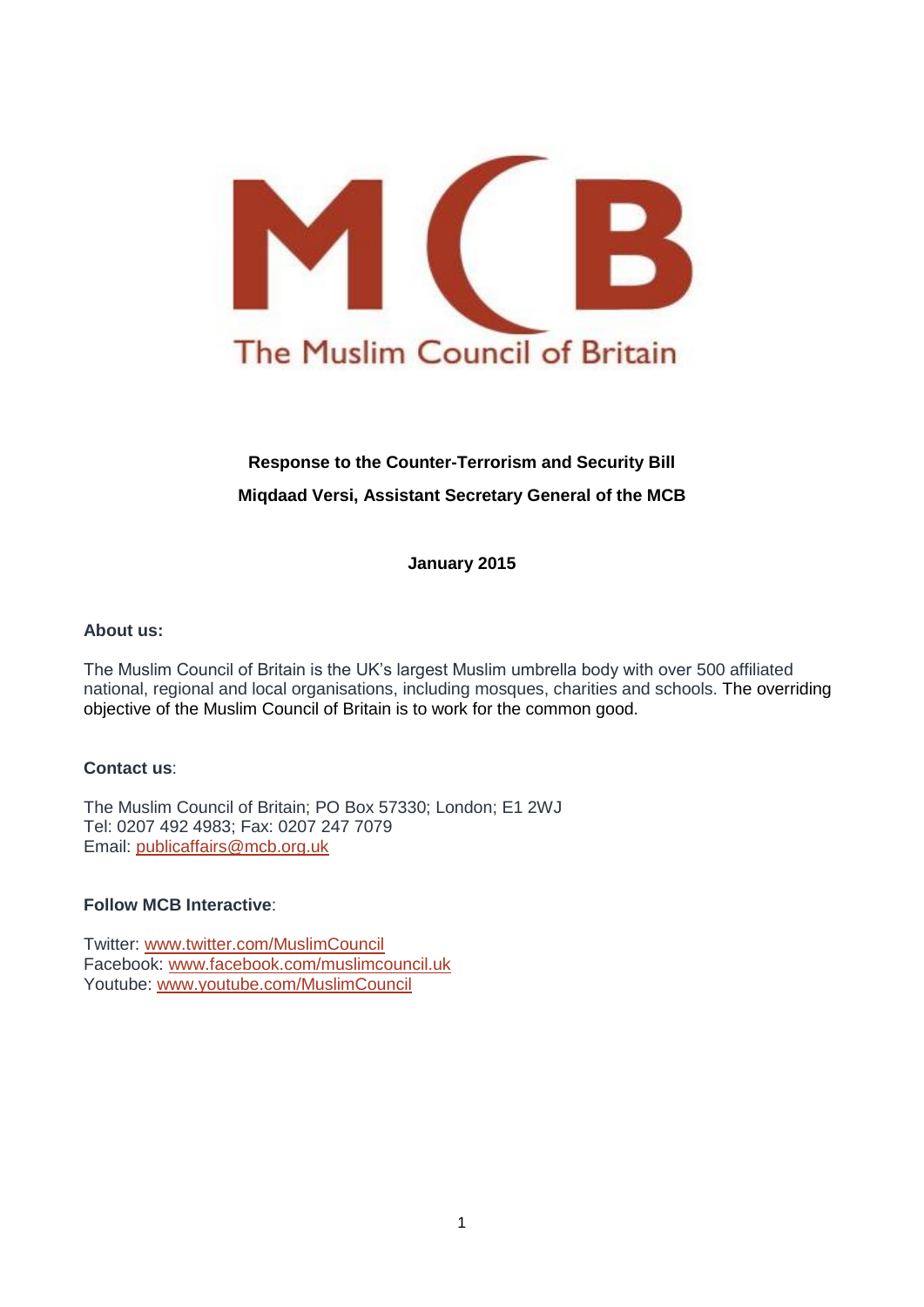## **Introduction**

The Counter-Terrorism and Security Bill (the **Bill**), published in November 2014 and currently being progressed through Parliament, will be the seventh major counter-terror law introduced in Britain since the events of 11 September 2001.

The Muslim Council of Britain (**MCB**) strongly supports the government's and law enforcement agencies' objective of ensuring the safety of the public from criminals – regardless of their background. It is due to the hard work and skill of our security services, operating and limited by the rule of law, as well as assistance from the communities that there has not been a successful terrorist plot in the United Kingdom since 7 July 2005.

Nevertheless, the threat of terrorism and extremism continues to blight our communities. Not only does it cause anguish to mothers and fathers, worried about the fate of their children, it also breeds fear within our communities of the backlash from the media and amongst far-right groups. Above all, acts of terror have alienated young Muslims who bear the brunt of often knee-jerk and far-reaching anti-terror policies.

The MCB therefore, through this document and based on consultation with its affiliates and experts, puts forward a response to this Bill with the aim of making it more effective in our collective goal of ensuring a safe and secure Britain, but without isolating vulnerable quarters of the community.

This response will highlight two aspects of the Bill which have caused great disquiet within the Muslim community, namely (i) the statutory duty on public authorities, including nurseries, schools, optometrists, GPs, hospitals and universities, to implement the "Prevent" agenda and (ii) the real potential for a discriminatory application of the law.

This paper will be split into four sections:

- 1. Merits of existing counter-terrorism policy;
- 2. Introduction of the "Prevent" strategy as a statutory duty for all public authorities;
- 3. Safeguards to avoid discriminatory application of the remainder of the law; and
- 4. A new vision for counter-terrorism.

### **1. Merits of existing counter-terrorism policy**

**.** 

1.1. The MCB welcomes the Home Secretary's resolve to tackle all extremism, including farright extremism, and commends the government's commitment to curb the racially discriminatory 'stop and search' regime. The MCB was also pleased to learn of the Home Secretary's recognition of Qur'anic values of tolerance and peace in her speech to the Conservative Party in September 2014. 1

<sup>&</sup>lt;sup>1</sup> Theresa May: Speech to Conservative Party Conference, 'Terrorism and Extremism', 30 September 2014 (link [here\)](http://blogs.spectator.co.uk/coffeehouse/2014/09/theresa-mays-speech-on-terrorism-and-extremism-full-text-and-audio/)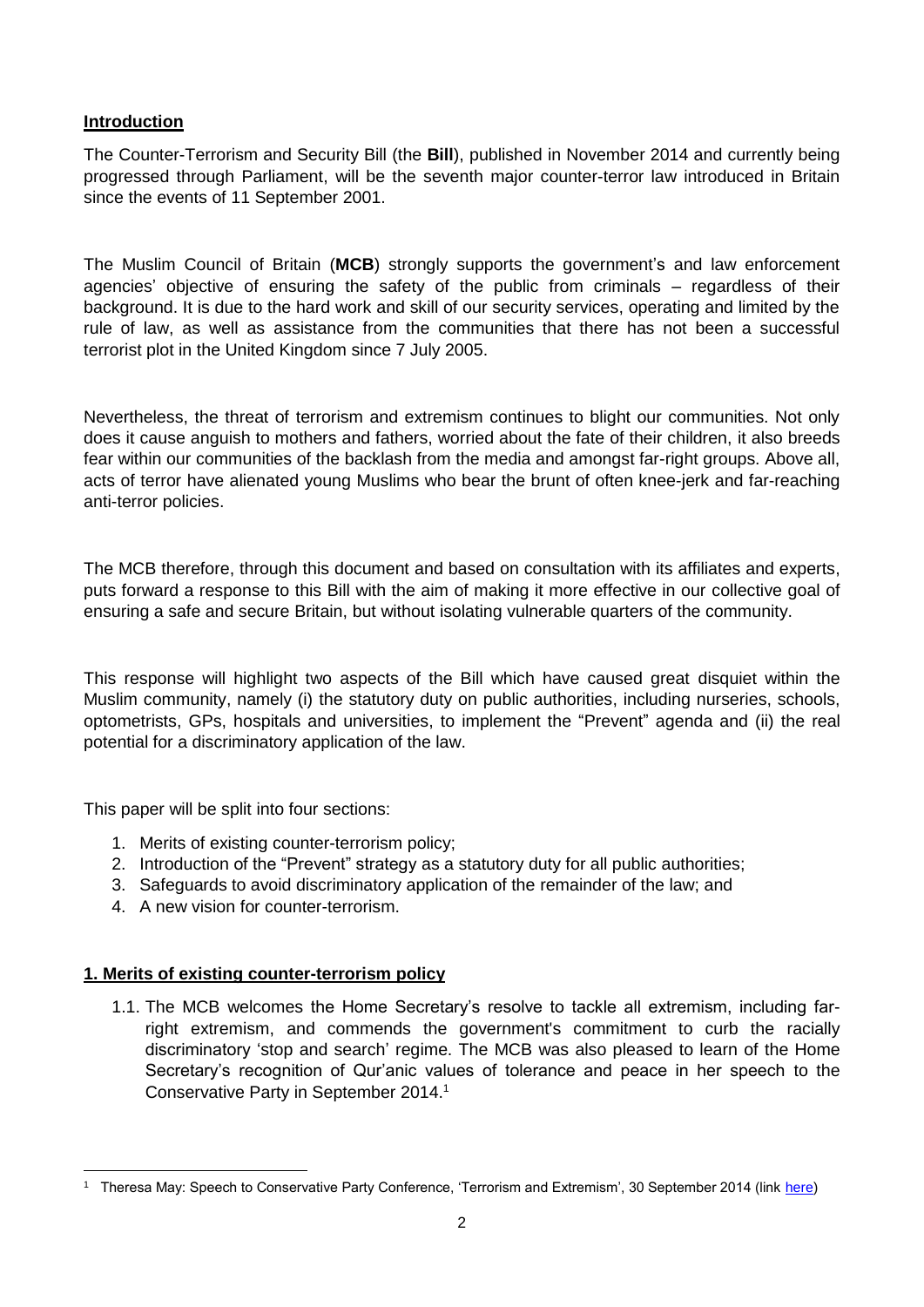- 1.2. Furthermore, the MCB puts on record its approval of the government's commitment to allocate an additional £130 million per annum to the security services (a budgetary increase of circa 3%)<sup>2</sup>. It is the MCB's conviction that the safety and security of Britain should not be restricted by a lack of resources.
- 1.3. Equally, a society at ease with itself should be one confident in the knowledge that fundamental freedoms are protected. The MCB therefore also welcomes the proposal to establish a Privacy and Civil Liberties Board to support the reviewing of counter-terrorism legislation in order to maintain the crucial balance between national security and civil liberties $3$ .

This Board has the potential to be a significant bulwark against the nefarious forces of terrorism. Given the history of terrorism legislation and its adverse impact on community relations, to be effective, the Board should be established with the following provisions within its Terms of Reference:

- (i) review government legislation to ensure they consider the impact on communities, as well as being "sufficient to meet the threat and adequately take account of privacy and liberty concerns"<sup>4</sup>
- (ii) be independently staffed with individuals with relevant experience and expertise in affairs of national security, human rights and with particular appreciation for the perspectives of ethnic and religious minorities (including, but not limited to, the Muslim perspective);
- (iii) be adequately resourced;
- (iv) have access to all the relevant, including, where necessary, classified, materials; and
- (v) have the power to refer and take action where instances of abuse or misuse of power are identified. 5

## **Recommendation 1: Adapt the terms of reference of the Privacy and Civil Liberties Board to include the impact of legislation on communities**

# **2. Introduction of the "Prevent" strategy as a statutory duty for all public authorities**

2.1. The concept of preventing terrorism before it transpires (known as "Prevent") is the second "P" in the UK's CONTEST II strategy (Pursue, Prevent, Protect and Prepare). It is the Muslim Council of Britain's belief that prevention must be a key part of any strategy to counter terrorism. However, from the very inception of the Prevent strategy, the Muslim Council of Britain has fundamentally disagreed with the unspoken premise on which the policy is based: that the Muslim community can only be seen through the prism of security. In a submission to the Communities and Local Government Committee the Muslim Council of Britain noted an expectation to 'wave a magic wand and ask young people to remain oblivious to international political developments at the root of the frustration.'<sup>6</sup>

 $\overline{\phantom{a}}$ <sup>2</sup> The Prime Minister, Hansard, 25 November 2014: Column 749 (link [here\)](http://www.publications.parliament.uk/pa/cm201415/cmhansrd/cm141125/debtext/141125-0001.htm)

<sup>&</sup>lt;sup>3</sup> Clause 36, Counter Terrorism and Security Bill (CT&S) (link [here\)](http://www.publications.parliament.uk/pa/bills/lbill/2014-2015/0075/lbill_2014-20150075_en_4.htm#pt7-pb1-l1g36), also see the Terms of Reference for the Board (link [here\)](https://www.gov.uk/government/uploads/system/uploads/attachment_data/file/330748/Independent_Privacy_and_Civil_Liberties_Board.pdf), and associated consultation document (lin[k here\)](https://www.gov.uk/government/uploads/system/uploads/attachment_data/file/389902/PCLB_Consultation_Paper_Final_Revised_19_12_2014.pdf), which provide further information as to the role of the Board <sup>4</sup> Terms of Reference for the Privacy and Civil Liberties Board (link [here\)](https://www.gov.uk/government/uploads/system/uploads/attachment_data/file/330748/Independent_Privacy_and_Civil_Liberties_Board.pdf), based on Clause 36, Counter Terrorism and Security Bill (CT&S) (link [here\)](http://www.publications.parliament.uk/pa/bills/lbill/2014-2015/0075/lbill_2014-20150075_en_4.htm#pt7-pb1-l1g36)

<sup>5</sup> Based on Liberty's Second Reading Briefing on the Counter-terrorism and Security Bill in the House of Commons, Clause 36: Privacy and Civil Liberties Board, December 2014 (link [here\)](https://www.liberty-human-rights.org.uk/sites/default/files/Liberty%27s%20Second%20Reading%20Briefing%20on%20the%20Counter-Terrorism%20%26%20Security%20Bill%20in%20the%20House%20of%20Commons.pdf) and the proposals outlined in the Home Office's consultation on establishing a UK Privacy and Civil Liberties Board (lin[k here\)](https://www.gov.uk/government/uploads/system/uploads/attachment_data/file/389902/PCLB_Consultation_Paper_Final_Revised_19_12_2014.pdf)

<sup>6</sup> Memorandum from Muslim Council of Britain (PVE 32), to Preventing Violent Extremism - Communities and Local Government Committee, 2009. [\(link here\)](http://www.publications.parliament.uk/pa/cm200910/cmselect/cmcomloc/65/65we25.htm)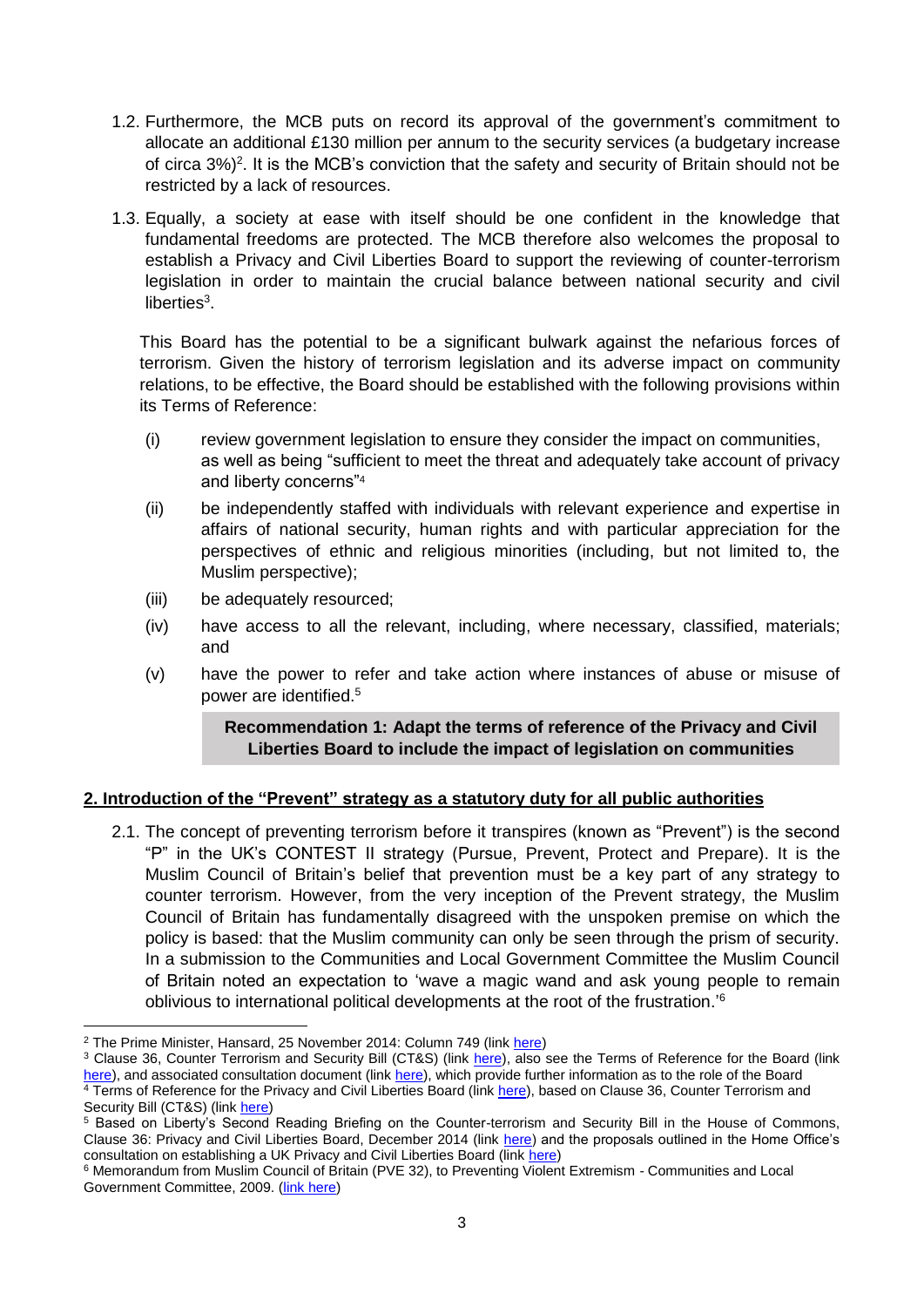- 2.2. This Government has rightly moved the emphasis of Prevent to the Home Office and has expanded the scope of Prevent to 'all forms of extremism'. Nevertheless, despite declared intentions, there still remains a strong perception that there is an unfair, unproductive and aggressive assumption of extremism when dealing with Muslim communities.
- 2.3. The new proposals in the Counter-Terrorism and Security Bill would make it a statutory duty on public authorities, including nurseries, schools, optometrists, GPs, hospitals and universities, to implement the "Prevent" agenda. These public authorities would also be obliged to adhere to any guidance issued by the Home Secretary about the exercise of their duty<sup>7</sup>.
- 2.4. In the event a public authority is deemed to have failed in its duty, the Home Secretary would be able to issue directions to the authority and failing that, seek a mandatory order from the courts<sup>8</sup>, which if unheeded may result in a jail sentence<sup>9</sup>.
- 2.5. However, the MCB is concerned again about the widening of the "Prevent" agenda, contrary to the grain of numerous analyses from counter-terrorism practitioners, academics and policy makers, which challenge the effectiveness of the strategy. A selection of these reports are outlined below:
	- (i) A Demos report (2010) recommends the government to "dismantle the 'Preventing Violence Extremism' programme" <sup>10</sup>
	- (ii) The Intelligence and Security Committee's report following the murder of Fusilier Lee Rigby in 2014 says the "Government's counter-radicalisation programmes are not working"<sup>11</sup>;
	- (iii) Remarks by Eliza Manningham-Buller, former Director of the Security Service (MI5) who recently spoke in the House of Lords saying: ""It seems to me that Prevent is clearly not working." "It also follows, therefore, that I am not convinced of the value of putting Prevent on a statutory footing. I am out of date. The Government may be able to convince me, but I cannot see how legislation can really govern hearts, minds and free speech."<sup>12</sup>
- 2.6. The concerns espoused in academic papers, the MCB's response to the Prevent strategy in  $2009^{13}$  and expert opinions gathered by the MCB and its affiliates in 2011,<sup>14</sup> can be summarised as follows:

**.** 

<sup>7</sup> Part 5, Chapter 1, Counter Terrorism and Security Bill (CT&S) (link [here\)](http://www.publications.parliament.uk/pa/bills/lbill/2014-2015/0075/lbill_2014-20150075_en_3.htm#pt5-ch1-l1g21) with definition of the authorities to which the Bill applies, outlined in Schedule 3, CT&S (link [here\)](http://www.publications.parliament.uk/pa/bills/lbill/2014-2015/0075/lbill_2014-20150075_en_6.htm#sch3)

<sup>8</sup> Ibid.

<sup>9</sup> Based on Dame Helena Kennedy QC reporting a conversation she had with a Government Minister at the launch of *A Decade Lost: Rethinking Radicalisation and Extremism*, Professor Arun Kundnani, Claystone, on 6 January 2015 in Committee Room 12, House of Commons.

<sup>10</sup> From Suspects to *Citizens: Preventing Violent Extremism in a Big Society*, Jamie Bartlett and Jonathan Birdwell, Demos, July 2010, page 5 (link [here\)](http://www.demos.co.uk/files/From_Suspects_to_Citizens_-_web.pdf?1279732377)

<sup>&</sup>lt;sup>11</sup> Intelligence and Security Committee of Parliament (ISC), "Report on the intelligence relating to the murder of Fusilier *Lee Rigby*" (link [here,](https://b1cba9b3-a-5e6631fd-s-sites.googlegroups.com/a/independent.gov.uk/isc/files/20141125_ISC_Woolwich_Report%28website%29.pdf?attachauth=ANoY7coV2m01E0DeMISzycGZRl_RCCYCZ8aCzjtWKDGTzfUF05iwbdZ592E7q2aS-JREN8MGiNKdhcG5svmCverYECdHRnTLvtUOz0Vf_DOYUOeJ6SonKx21G97_EpD5Nm2bkULExkjuGWG9vntEkJgfQhEW3lCvatJziZxUcKF_1tlxbpXOkJG2cLqNzz4JiYMOOAx__1FigbyiY_gUYUWEfbEPcSpXe6bRGs1UDBrLREZoR46UmoqZ_8LjlUGxnBAnLn8n0cKp&attredirects=0) 16, (vii), p. 6)

<sup>12</sup> 'Tony Blair's anti-jihadist programme has failed, says ex-MI5 chief', Matthew Holehouse in *The Daily Telegraph*, 14 January 2015 (link *here*)

<sup>13</sup> *Memorandum from Muslim Council of Britain (PVE 32)*, Muslim Council of Britain, September 2009 (link [here\)](http://www.publications.parliament.uk/pa/cm200910/cmselect/cmcomloc/65/65we25.htm)

<sup>14</sup> *Soundings, Policy Matters for Muslims in Britain*, various authors (link [here\)](http://soundings.mcb.org.uk/?p=6)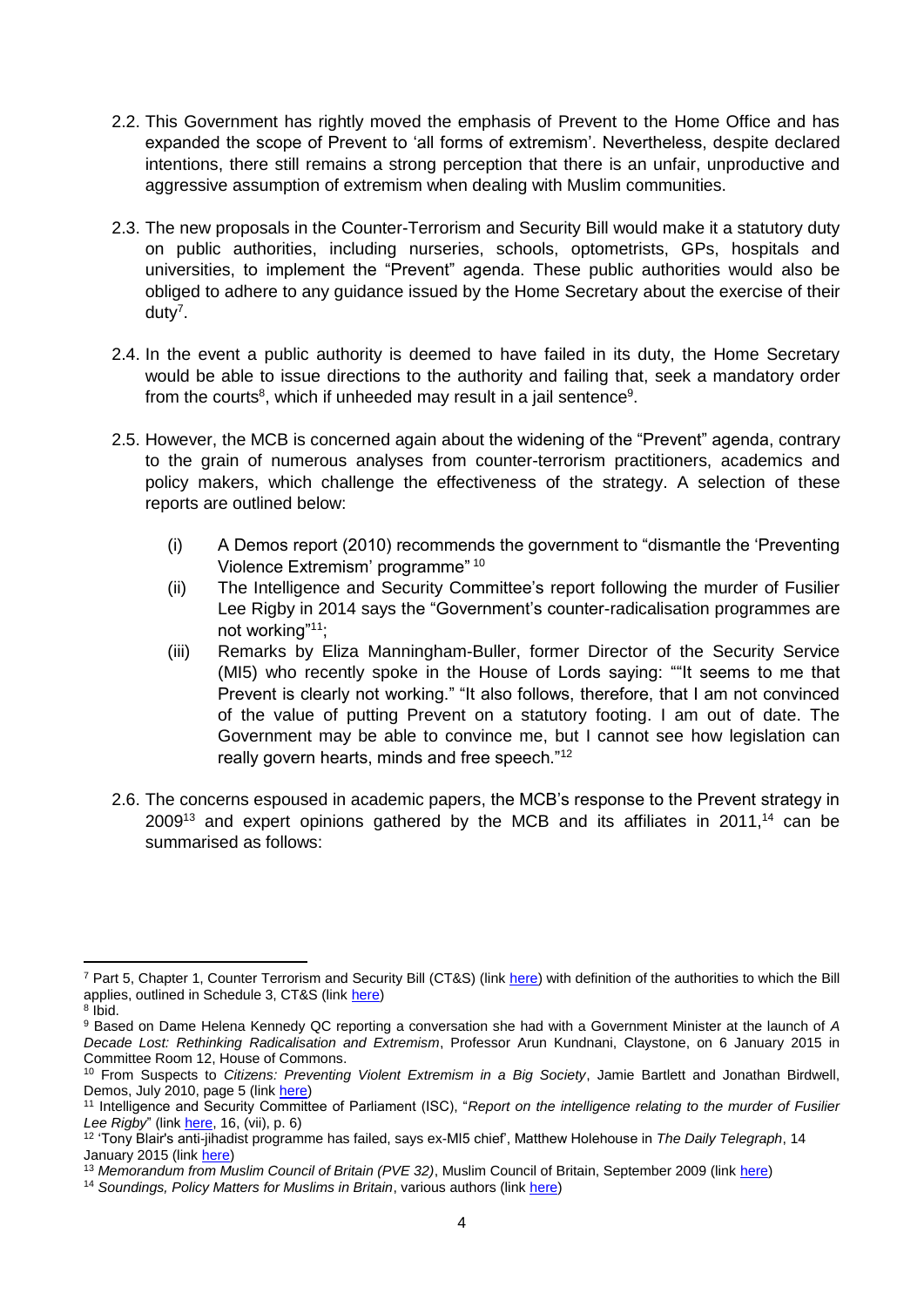- (i) **Viewing Muslims alone as potential terrorists**: Prevent sought to "win the hearts and minds" of Muslims<sup>15</sup> - and Muslims alone - making it seem as though they were a homogeneous (and sole) group posing a threat to national security. In fact, the report by the Institute of Race Relations into Prevent<sup>16</sup> revealed that the level of community funding directly correlated to the number of Muslims living in each council. In other words, Prevent sent a dangerous message that the more Muslims living in a given area, the more funding was appropriated because the terrorism risk was proportionally higher. Yet the vast majority of terrorist attacks in E.U. countries have for years been perpetrated by separatist organizations, with less than 2% being by Muslims.<sup>17</sup> Little attention or emphasis has been given to far-right violence<sup>18</sup> and anti-Muslim hate crimes, particularly in the UK, and in the shadow of the terrorist attack carried out by Anders Behring Breivik in Norway amongst others. 19
- (ii) **Alienation of the Muslim community**: It is the MCB's robust contention founded on consultation with its affiliates, that viewing an entire community through the lens of security and as potential security threats inexorably leads to an increase in distrust, division and alienation.<sup>20</sup> Examples include:<sup>21</sup>
	- In Birmingham, West Midlands Police installed hundreds of cameras (both overt and covert) in areas with a high proportion of Muslim residents, leading to the police admitting to not being entirely honest in their dealing with the Muslim community.<sup>22</sup>
	- Free IT facilities were provided in a youth centre to gather intelligence about its users. 23

The institutionalisation of "Prevent" in some public bodies, although initially not on a statutory basis, has further undermined the trust of the Muslim community, according to our affiliates. For instance, the relationship between a doctor and their patient should be based on trust and the welfare of the patient, holding the best interests of the patient as paramount, but this relationship is fundamentally changed when the doctor's duty expands to identifying signs of terrorism without the requisite expertise. Similarly, individuals may refuse to involve themselves in local government or school governance when they perceive that public expression of their opinions will result in unfair and unjust accusations of extremism by the council and police. Such forms of disenfranchisement are of particular concern, as they will force expressions of grievance underground and outside of safe space where they can be discussed.

 $\overline{\phantom{a}}$ 

<sup>15</sup> *Preventing Violent Extremism: Winning Hearts and Minds*, Communities and Local Government, April 2007, (link [here\)](http://resources.cohesioninstitute.org.uk/Publications/Documents/Document/DownloadDocumentsFile.aspx?recordId=133&file=PDFversion)

<sup>16</sup> *Spooked: How not to prevent violent extremism*, Arun Kundnani, Insititute of Race Relations, 2009 (link [here\)](http://www.irr.org.uk/pdf2/spooked.pdf)

<sup>17</sup> 2 out of 152 terrorist attacks in 2013, for example, were religiously motivated according to the *European Union Terrorism Situation and Trend Report*, Europol, December 2014 (link [here\)](https://www.europol.europa.eu/content/te-sat-2014-european-union-terrorism-situation-and-trend-report-2014) and clearly explained in *Less Than 2 Percent Of Terrorist Attacks In The E.U. Are Religiously Motivated*, Think Progress, 8 January 2015 (lin[k here\)](http://thinkprogress.org/world/2015/01/08/3609796/islamist-terrorism-europe/)

<sup>&</sup>lt;sup>18</sup> The Police fear far-right attack, Vikram Dodd, The Guardian, July 2009 (link [here\)](http://www.theguardian.com/uk/2009/jul/06/far-right-terrorism-threat-police)

<sup>19</sup> *Blind Spot? Security Narratives and Far-Right Violence in Europe*, Arun Kundnani, 2012 (link [here\)](http://www.icct.nl/download/file/ICCT-Kundnani-Blind-Spot-June-2012.pdf).

<sup>20</sup> From Suspects to *Citizens: Preventing Violent Extremism in a Big Society*, Jamie Bartlett and Jonathan Birdwell, Demos, July 2010, page 3 (link [here\)](http://www.demos.co.uk/files/From_Suspects_to_Citizens_-_web.pdf?1279732377)

<sup>21</sup> *Preventing Violent Extremism, Sixth Report of Session 2009-2010*, Communities of Local Government Committee, 2010, p. 63, (link [here\)](http://www.publications.parliament.uk/pa/cm200910/cmselect/cmcomloc/65/65.pdf)

<sup>&</sup>lt;sup>22</sup> Lewis, Paul 'Birmingham stops camera surveillance in Muslim areas' in The Guardian, 17 June 2010 (link [here\)](http://www.theguardian.com/uk/2010/jun/17/birmingham-stops-spy-cameras-project)

<sup>23</sup> *Spooked: How not to prevent violent extremism*, Arun Kundnani, Insititute of Race Relations, 2009, p. 28, (link [here\)](http://www.irr.org.uk/pdf2/spooked.pdf)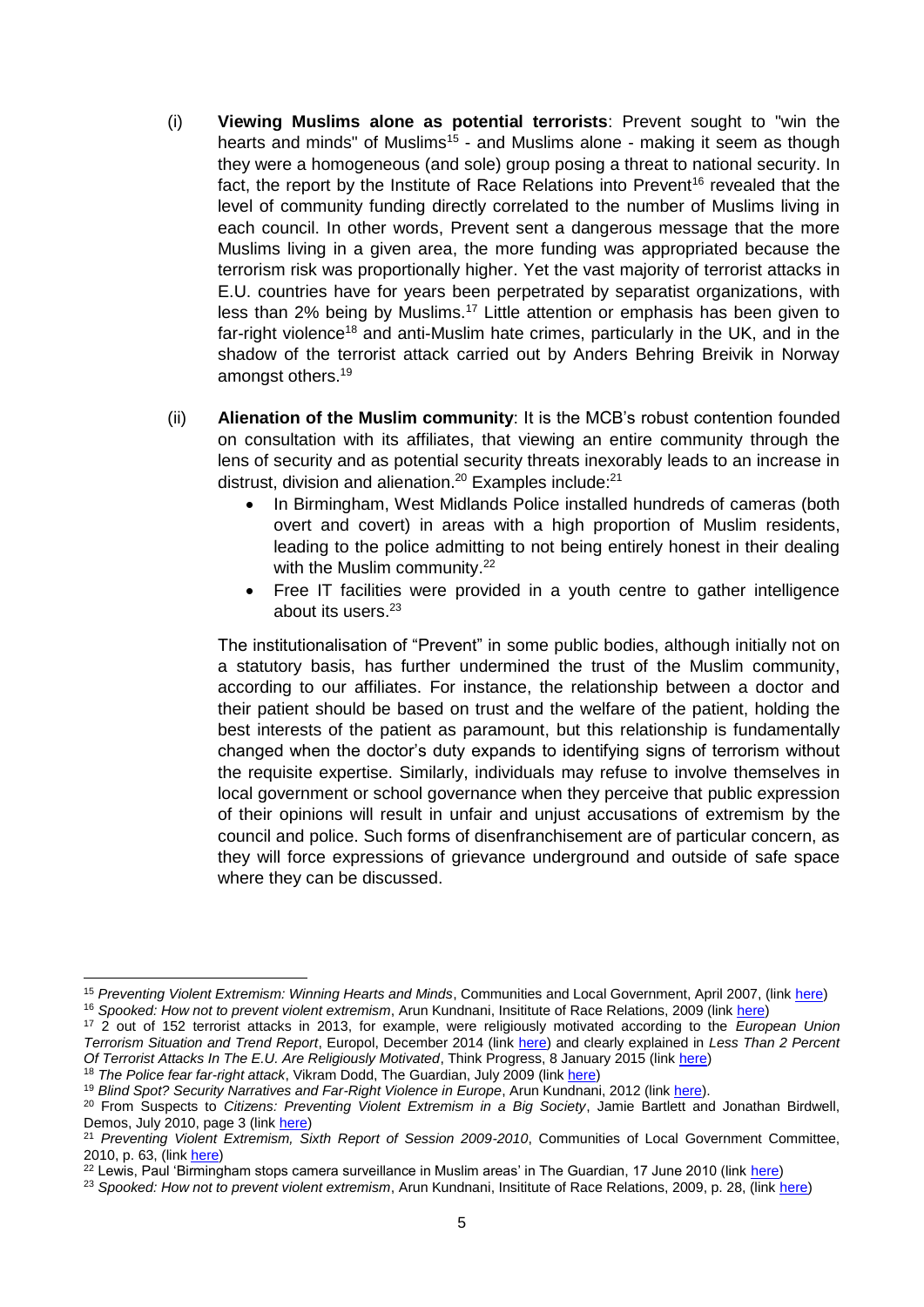As Liberty concludes in its response to the Home Office consultation on Prevent, the alienation of the Muslim community has a serious impact on the efficacy of anti-terror measures. To a large extent, it renders them as counterproductive. Such resentment may discourage individuals from playing a role in future intelligence led projects designed to tackle terrorism and in our view are most likely to foster bitterness, resentment and even anger amongst a small number of an increasingly marginalised group.<sup>24</sup>

- (iii) **Definition of extremism:** The line between free speech and extremism is not sufficiently well defined according to senior officials in the police such as the Chief Constable of Greater Manchester Police, Sir Peter Fahy.<sup>25</sup> This poses a fundamental problem, whereby the public are not clear whether their actions would be considered extreme by the legislation. The MCB strongly supports this view and seeks a clear and transparent definition of "extremism".
- (iv) **Linear conveyor belt theory**: There is an underlying governmental assumption that those with a grievance can be radicalised by non-violent extremists to a position where they are willing to use violence. This was set out by the Prime Minister in his speech in Munich in 2011.<sup>26</sup> However, the journey of radicalisation to terrorism is not singularly based on ideological or theological factors alone. There are also political and socio-economic challenges that play an important role as outlined by the Communities of Local Government Committee in its 2010 report.<sup>27</sup> The path to radicalisation is far less formulaic and far more nuanced than the Prevent programme assumes.<sup>28</sup> Linear models of the journey to terrorism have been roundly criticised by several leading experts<sup>29</sup> including the former CIA case officer Marc Sageman in his analysis of 500 terrorist biographies<sup>30</sup> and the MI5's behavioural science unit's analysis of several hundred terrorists $31$ .

**.** 

<sup>24</sup> *Liberty's response to the Home Office consultation on the Prevent strand of the UK counter-terrorism strategy*, Liberty, December 2010 (lin[k here\)](https://www.liberty-human-rights.org.uk/sites/default/files/response-to-home-office-consultation-on-prevent-january-2011.pdf)

<sup>&</sup>lt;sup>25</sup> 'Chief constable warns against 'drift towards police state', Vikram Dodd, The Guardian, 5 December 2014 (link [here\)](http://www.theguardian.com/uk-news/2014/dec/05/peter-fahy-police-state-warning). Note that this concern is raised in spite of there being a definition of extremism within Prevent as "vocal or active opposition to fundamental British values, including democracy, the rule of law, individual liberty and mutual respect and tolerance of different faiths and beliefs. We also include in our definition of extremism calls for the death of members of our armed forces, whether in this country or overseas" (definition within Glossary of Prevent Strategy, 2011, p. 107 – lin[k here\)](https://www.gov.uk/government/uploads/system/uploads/attachment_data/file/97976/prevent-strategy-review.pdf) <sup>26</sup> Prime Minister's speech at the Munich Security Conference, 5 February 2011, wherein the Prime Minister sets out his view on radicalisation and Islamic extremism. Link of transcript [here\)](https://www.gov.uk/government/speeches/pms-speech-at-munich-security-conference)

<sup>&</sup>lt;sup>27</sup> Preventing Violent Extremism, Sixth Report of Session 2009-2010, Communities of Local Government Committee, 2010, p. 64, (link [here\)](http://www.publications.parliament.uk/pa/cm200910/cmselect/cmcomloc/65/65.pdf)

<sup>&</sup>lt;sup>28</sup> For example, see Crenshaw, M, 'The Causes of Terrorism' (1981), where a more complex picture of the causes of terrorism is put forward; or a leaked memorandum from Whitehall in 2010, as reported in the Daily Telegraph [here,](http://www.telegraph.co.uk/journalists/andrew-gilligan/7908262/Hizb-ut-Tahrir-is-not-a-gateway-to-terrorism-claims-Whitehall-report.html) wherein it is stated of the conveyor belt thesis, "[it] seems to both misread the radicalisation process and to give undue weight to ideological factors".

<sup>29</sup> McCauley, C, and Moskalenko, S, 'Mechanisms of Political Radicalisation', Terrorism and Political Violence, 20, 3 (2008) in footnote 9 of From Suspects to Citizens: Preventing Violent Extremism in a Big Society, Jamie Bartlett and Jonathan Birdwell, Demos, July 2010, pages 8-9 (lin[k here\)](http://www.demos.co.uk/files/From_Suspects_to_Citizens_-_web.pdf?1279732377).

<sup>&</sup>lt;sup>30</sup> Sageman, Marc (2008). Leaderless Jihad: Terror networks in the Twentieth Century (2008), where based on an analysis of more than 500 terrorist biographies, he argues that "one cannot simply draw a line, put markers on it, and gauge where people are along this path to see whether they are close to committing atrocities", as cited [here](http://www.huffingtonpost.co.uk/2014/06/04/michael-gove-islam_n_5443576.html)

<sup>&</sup>lt;sup>31</sup> Classified internal research document on radicalisation seen by the Guardian (2008) (link [here\)](http://www.theguardian.com/uk/2008/aug/20/uksecurity.terrorism1), several hundred terrorists it analysed "had taken strikingly different journeys to violent extremist activity"; and notably few had followed "a typical pathway to violent extremism".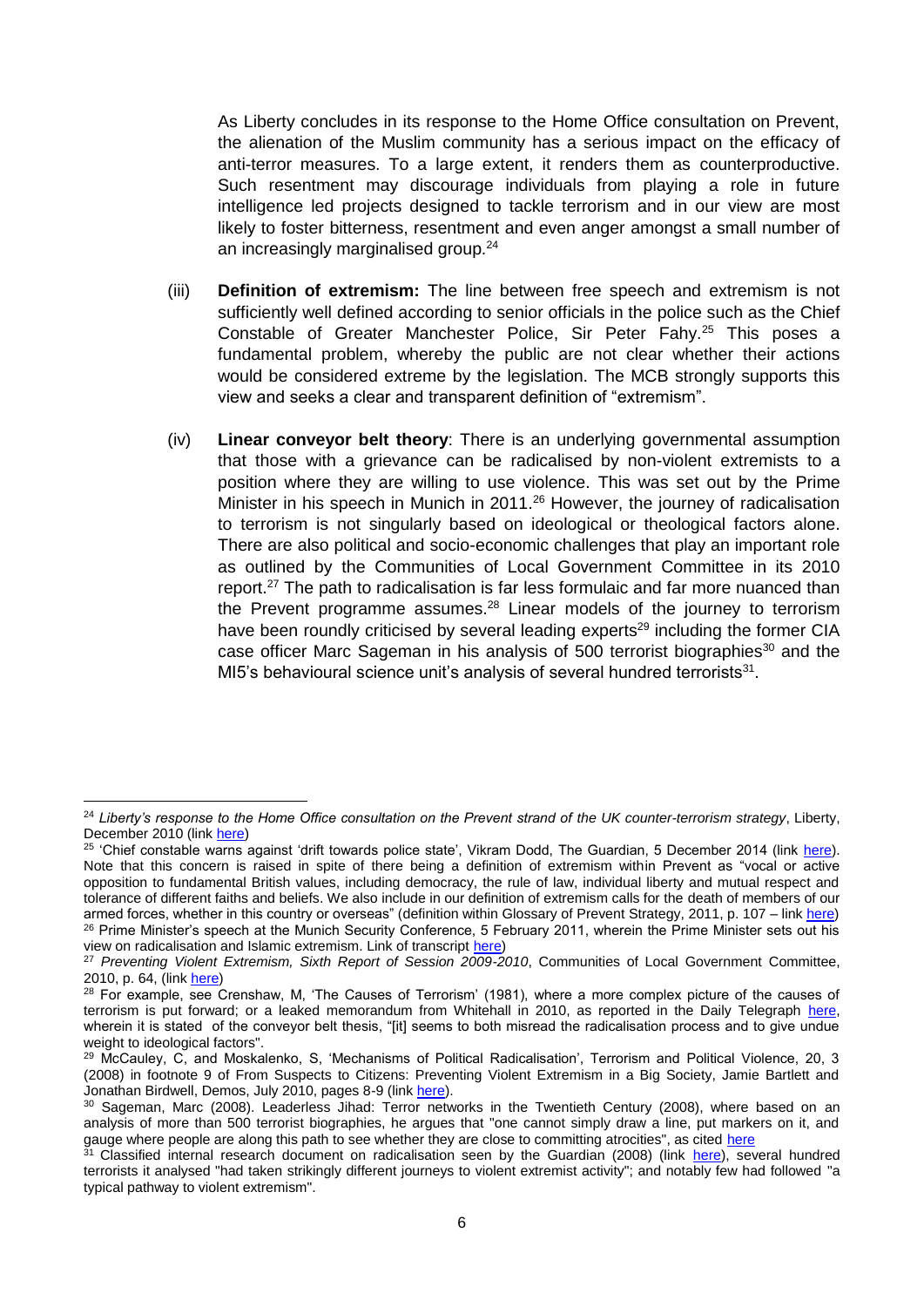- (v) **Self-censorship:** High profile Muslim figures with considerable influence have been labelled "extremist" including Tariq Ramadan<sup>32</sup> and Salma Yaqoob<sup>33</sup>, amongst others. The MCB understands based on feedback from its affiliates that this has led to many individuals refraining from speaking publicly about their political views or air legitimate grievances for fear of being discriminated against<sup>34</sup> or similarly labelled.
- (vi) **Lack of transparency**: Freedom of Information requests for basic statistics about the Prevent initiative are routinely denied with the response that releasing such information constitutes 'a threat to national security' and 'may result in more terrorists'. <sup>35</sup> Such lack of transparency about a key government initiative does not engender trust in its efficacy.
- 2.7. In view of the dearth of evidence demonstrating the effectiveness of Prevent, and the presence of significant and robust evidence highlighting its fundamental deficiencies, the MCB would advocate a full review of the Prevent strategy and its underlying premise, prior to statutory formalisation.

## **Recommendation 2A: Review of the effectiveness of Prevent and its underlying premise prior to statutory formalisation**

- 2.8. The MCB is keenly aware of the danger of the government stereotyping the Muslim community, causing a sense of alienation, ostracism and subsequent mistrust of authority. As it currently stands, the Bill would be likely to exacerbate this risk and entrench these feelings ever deeper.
- 2.9. In addition to the consequences of Prevent mentioned above, the ramifications of placing the strategy on a statutory footing, include:
	- (i) **Further alienation of the Muslim community:** As highlighted in the Home Office's own risk assessment, there is a danger of damaging already strained community relations by giving "greater prominence to criticism that the programme is there to spy on individuals receiving support, or that it targets Muslims."<sup>36</sup>

# (ii) **Expansion of Prevent into the following public bodies:**

*Education*: From nursery to university, children will be monitored, institutionalising counter-terrorism measures within the education sector. We are accustomed to such policies in less free societies as witnessed during the Cold War. Notwithstanding the fact that this may prove to be unworkable and a bureaucratic nightmare in many schools as highlighted to the MCB by some of its affiliates, there is a danger that families lose their trust in teachers, and young children's futures may be impacted by

**<sup>.</sup>** <sup>32</sup> E.g. see *The problems of being called a 'Muslim Intellectual'*, Tariq Ramadan, The Guardian, September 2010 (link [here\)](http://www.theguardian.com/commentisfree/belief/2010/sep/14/muslim-intellectual-critics-faith-problems)

<sup>33</sup> E.g. see *Salma Yaqoob picks today to support Jihadists*, Harry's Place, November 2008 (link [here\)](http://hurryupharry.org/2008/11/28/salma-yaqoob-picks-today-to-support-jihadists/)

<sup>34</sup> For example in the media, see *The Leveson Inquiry, An inquiry into the culture, practices and ethics of the press*, 8.23 ff. P. 665, (link [here\)](https://www.gov.uk/government/uploads/system/uploads/attachment_data/file/270941/0780_ii.pdf)

<sup>35</sup> In his speech at the launch of *A Decade Lost: Rethinking Radicalisation and Extremism, Claystone*, on 6 January 2015 in Committee Room 12, House of Commons. Another individual in attendance noted similar experiences.

<sup>36</sup> Impact Assessment for "Counter Terrorism and Security Bill – Support for people vulnerable to being drawn into terrorism", November 2014 (link [here\)](https://www.gov.uk/government/uploads/system/uploads/attachment_data/file/379850/Channel_IA_MASTER_COPY.pdf)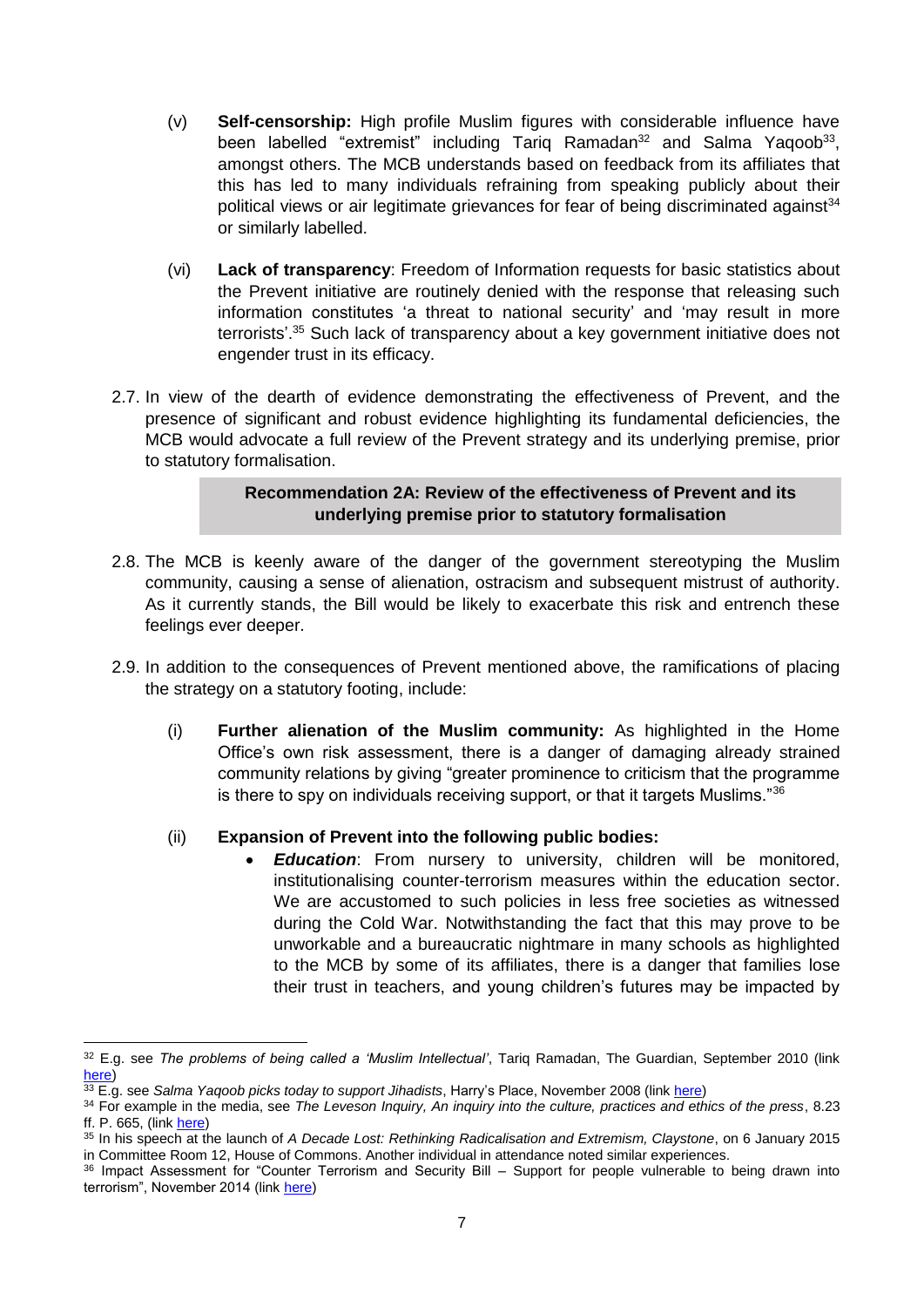incidents which previously would have been dealt with as a disciplinary issue.

For example, incidents of racism on the playground by a young Christian child may now be treated differently from anti-semitism by a young Muslim child given the latter may be considered a sign of extremism $37$ .

 *Universities*: Britain has a long and rich tradition of protecting free speech. To that end, it is of concern that the Bill would curb this on university campuses. Universities already have a statutory duty to protect free speech,<sup>38</sup> a duty that does not align with the Bill's restriction of the type of speakers allowed on campus. The MCB asserts that whilst decisions on speakers can and should be made at a university level in consultation with student bodies, a top-down, government-led, "centrallymonitored" speaker policy, significantly restricts academic freedom, to the extent that the Human Rights Joint Committee concluded that the new "prevent" duty is not appropriate for application to universities.<sup>39</sup> Furthermore, university leaders, lecturers and academics have claimed the Bill's provisions amount to "censorship".<sup>40</sup>

## **Recommendation 2B: Remove the statutory requirement of the Prevent strategy from the Bill. At the minimum, this part of the Bill should not be fast-tracked given there is no immediate threat that would justify it**

(iii) **Centralisation of powers with the Home Secretary**: there is a risk of the politicisation of public bodies given the potential of the Home Secretary overturning decisions made by other authorities responsible for implementing this Bill. Furthermore, the Home Secretary is able to amend which public bodies are within the scope of Prevent in Schedule 3 without use of a statutory instrument.<sup>41</sup>

## **Recommendation 2C: Provide safeguards to limit the power of the Secretary of State in particular to amend which public bodies are in scope of the legislation as outlined in Schedule 3**

### **3. Safeguards to avoid discriminatory application of the Bill**

3.1. The MCB joins a number of civil liberty and community organisations in expressing its deep concern that the Bill involves a perceptible expansion of the government's powers at the expense of significant erosion of individual's civil rights. The following provisions are of particular concern and have been highlighted by MCB's affiliates:

 $\overline{\phantom{a}}$ 37 '*Anti-terror plan to spy on toddlers 'is heavy-handed*', Robert Mendick, Robert Verkaik, Daily Telegraph, 4 January 2015 (link [here\)](http://www.telegraph.co.uk/news/uknews/terrorism-in-the-uk/11323558/Anti-terror-plan-to-spy-on-toddlers-is-heavy-handed.html)

<sup>38</sup> Human Rights Joint Committee's scrutiny of Prevent as part of the CT&S Bill, footnote 82 (link [here\)](http://www.publications.parliament.uk/pa/jt201415/jtselect/jtrights/86/8608.htm#note82) <sup>39</sup> Ibid.

<sup>&</sup>lt;sup>40</sup> "Academics label proposed Counter-Terrorism and Security Bill 'censorship'", Chris Havergal, The Times, 4 December 2014 (lin[k here\)](http://www.timeshighereducation.co.uk/news/academics-label-proposed-counter-terrorism-and-security-bill-censorship/2017351.article)

<sup>41</sup> Part 5, Chapter 1, Part 22 (1), Counter Terrorism and Security Bill (CT&S) (link [here\)](http://www.publications.parliament.uk/pa/bills/lbill/2014-2015/0075/lbill_2014-20150075_en_3.htm#pt5-ch1-l1g21) referring to Schedule 3, CT&S (link [here\)](http://www.publications.parliament.uk/pa/bills/lbill/2014-2015/0075/lbill_2014-20150075_en_6.htm#sch3)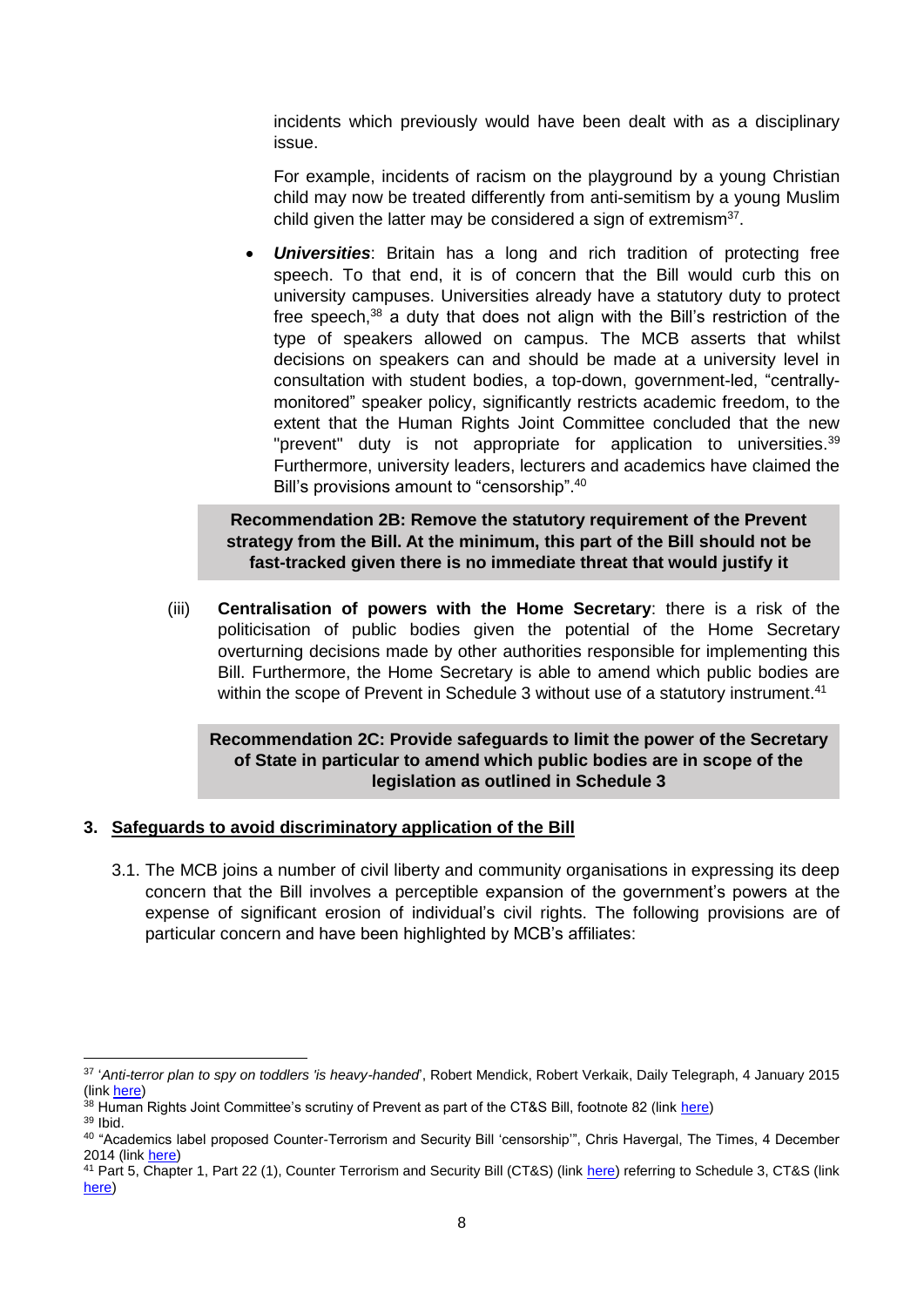- (i) Permitting the police to confiscate the passports of British citizens and others suspected of planning to leave the UK to engage in suspected terrorism-related activities abroad for extended periods; 42
- (ii) Granting the government the power to ban British citizens and residents from returning to the UK for two years, rendering them effectively stateless during that period; <sup>43</sup> and
- (iii) Reintroducing compulsory, internal relocation in the UK for terrorism suspects not convicted of any crime. 44
- 3.2. It is acknowledged that the measures outlined in the Bill may be warranted in some cases, though several organisations have persuasively challenged the overall effectiveness and utility of these powers. 45
- 3.3. The MCB is therefore most concerned about whether there are adequate safeguards, sufficient provisions for judicial oversight and the appropriate levels of transparency in place to reassure the public that there will be no discrimination in the implementation of these expanded powers.
- 3.4. Terrorism, contrary to popular belief, manifests itself in various forms as the examples above demonstrate. It is considered that, unless the Bill goes to great lengths to demonstrate that it is 'blind' to cultures or religious beliefs, it will further lose the goodwill and support of the Muslim community, who are wary of being singled out.
- 3.5. To that end, the MCB urges the Home Office to consider introducing watertight safeguards in order to protect against any unintended discriminatory application of the Bill (if/when it comes into force).
- 3.6. The concern of there being 'two standards' is reinforced by numerous cases of actions by individuals from the far-right, including hate crimes, provocative rhetoric and threats of violence, which were not considered to be "terrorist" or "extremist" in spite of similar cases being deemed so when involving Muslims. This serves only to increase the growing sense of injustice and wanton labelling of the Muslim community.

## **Recommendation 3: Introduce safeguards in the guidelines to ensure that Muslims are not treated differently to those of others or no faith**

### **4. A new vision for counter terrorism**

With an ongoing threat to our security in Britain,<sup>46</sup> it is key that the right approach is taken in countering terrorism. The MCB believes that our mutual objective of improved safety for the public

 $\overline{\phantom{a}}$ 42 Part 1, "Temporary Restrictions on Travel", Chapter 1, "Powers to Seize Travel Documents", Counter Terrorism and Security Bill (CT&S), (lin[k here\)](http://www.publications.parliament.uk/pa/bills/lbill/2014-2015/0075/lbill_2014-20150075_en_2.htm#pt1-ch1-l1g1)

<sup>&</sup>lt;sup>43</sup> Part 1, "Temporary Restrictions on Travel", Chapter 2, "Temporary Exclusion from the United Kingdom", CT&S (link [here\)](http://www.publications.parliament.uk/pa/bills/lbill/2014-2015/0075/lbill_2014-20150075_en_2.htm#pt1-ch2-l1g2)

<sup>&</sup>lt;sup>44</sup> Part 2, "Terrorism Prevention and Investigation Measures", Clause 15, "TPIMs: Appointments measure", CT&S (link [here\)](http://www.publications.parliament.uk/pa/bills/lbill/2014-2015/0075/lbill_2014-20150075_en_2.htm#pt2-l1g15)

<sup>45</sup> *Liberty's response to the Home Office consultation on the Prevent strand of the UK counter-terrorism strategy*, Liberty, December 2010 (lin[k here\)](https://www.liberty-human-rights.org.uk/sites/default/files/response-to-home-office-consultation-on-prevent-january-2011.pdf)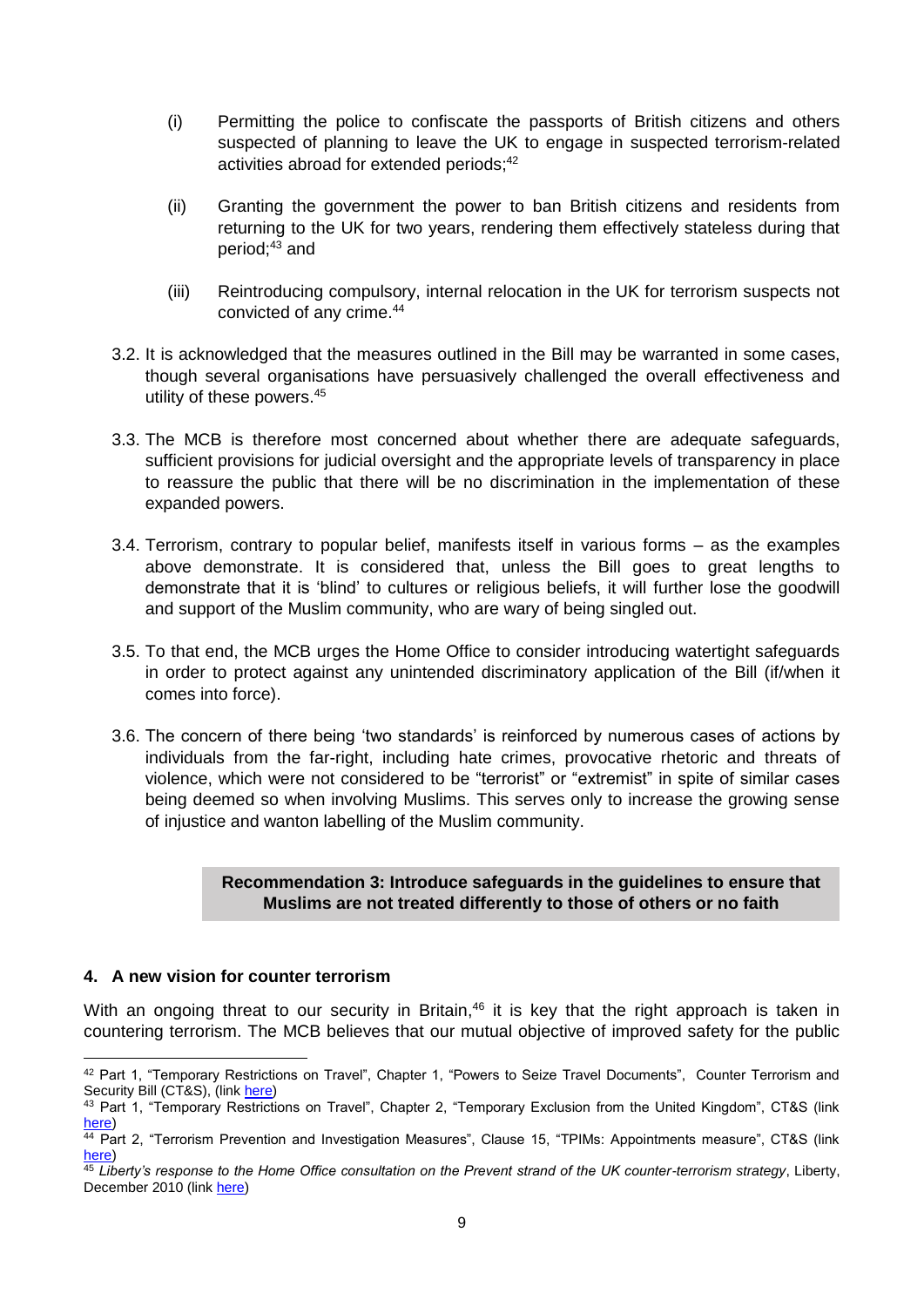can be better met by holding to our principles of free speech, tolerance and respect. The government should focus our resources on more effective measures, such as community-based policing rather than tried and tested methods that have proven ineffective, such as the focus on ideology, theology and "non-violent extremism". This is not to say that nothing should be done to counter hate speech or misogyny, for example – however, such work should not be considered through the lens of counter-terrorism given its consequences, and the lack of evidence for any link between such non-violent extremism and violent terror. For example, the Muslim Council of Britain has actively promoted and will continue to promote intra-faith unity and interfaith partnership, thus marginalising intolerance. But the MCB has reviewed to undertake this work under the rubric of counter-terrorism.

### 4.1. **Stop the restriction to free speech by proactively creating space to allow radical nonviolent ideas to be discussed in public without fear**:

It has been demonstrated that non-violent extreme ideas are not the precursor to violence in sharp contrast to the underlying assumption in the Prevent legislation. However, it is not improbable that restricting the expression of non-violent ideas, however extreme, may itself lead to violence by causing self-censorship in public - an approach that will increase discussion of such topics in private spaces, a more fertile ground for potential radicalisation.

According to a report by Professor Arun Kundani, the best way to prevent terrorist violence is therefore to widen the range of opinions that can be freely expressed, not restrict it.<sup>47</sup> Whilst not being so definitive, the MCB believes that providing space for extreme but nonviolent ideas to be aired in public is key to allow grievances on ideology, identity and foreign policy to be vigorously and aggressively discussed and challenged in open debate, particularly among young people who feel excluded from mainstream politics.<sup>48</sup> These spaces must be open and allow free debate without fear of being labelled an extremist or attracting the attention of the security services.

## 4.2. **Return to an inclusive nation of tolerance and respect for all that does not disproportionately target or alienate any particular community**

The Muslim community has called for "more equality, not exceptionalism or special treatment; more democracy in our institutions and public life, not less; more critical citizenship, transparency and accountability, not less; more active civic involvement and participation, not disengagement..."<sup>49</sup> In spite of this, it has been demonstrated that the current legislation disproportionately targets and alienates the Muslim community.

In this regard it is most unfortunate that mosques are being singled out as supposed incubators of extremism when, in fact, countless studies point to radicalisation taking place through other conduits including the internet.

By returning to the humanitarian values of inclusion, tolerance and respect for all, it is the MCB's contention that this will undermine the "us vs. them" narrative and those best placed

 $\overline{\phantom{a}}$ 

<sup>46</sup> *Theresa May claims 40 terror plots have been foiled since 7/7 attacks*, Alexandra Topping, The Guardian, 24 November 2015 (lin[k here\)](http://www.theguardian.com/politics/2014/nov/24/theresa-may-london-attacks-40-terror-plots-foiled)

<sup>47</sup> *A Decade Lost: Rethinking Radicalisation and Extremism*, Professor Arun Kundnani, Claystone, January 2015, p. 7 (link [here\)](http://www.claystone.org.uk/wp-content/uploads/2015/01/Claystone-rethinking-radicalisation.pdf)

<sup>48</sup> From Suspects to *Citizens: Preventing Violent Extremism in a Big Society*, Jamie Bartlett and Jonathan Birdwell, Demos, July 2010, page 17 (link [here\)](http://www.demos.co.uk/files/From_Suspects_to_Citizens_-_web.pdf?1279732377)

<sup>49</sup> *The British Muslim Narrative*, speech given by AbdoolKarim Vakil at the MCB AGM, June 2014 (text of speech available [here\)](http://www.salaam.co.uk/muslimsinbritain/?p=2136)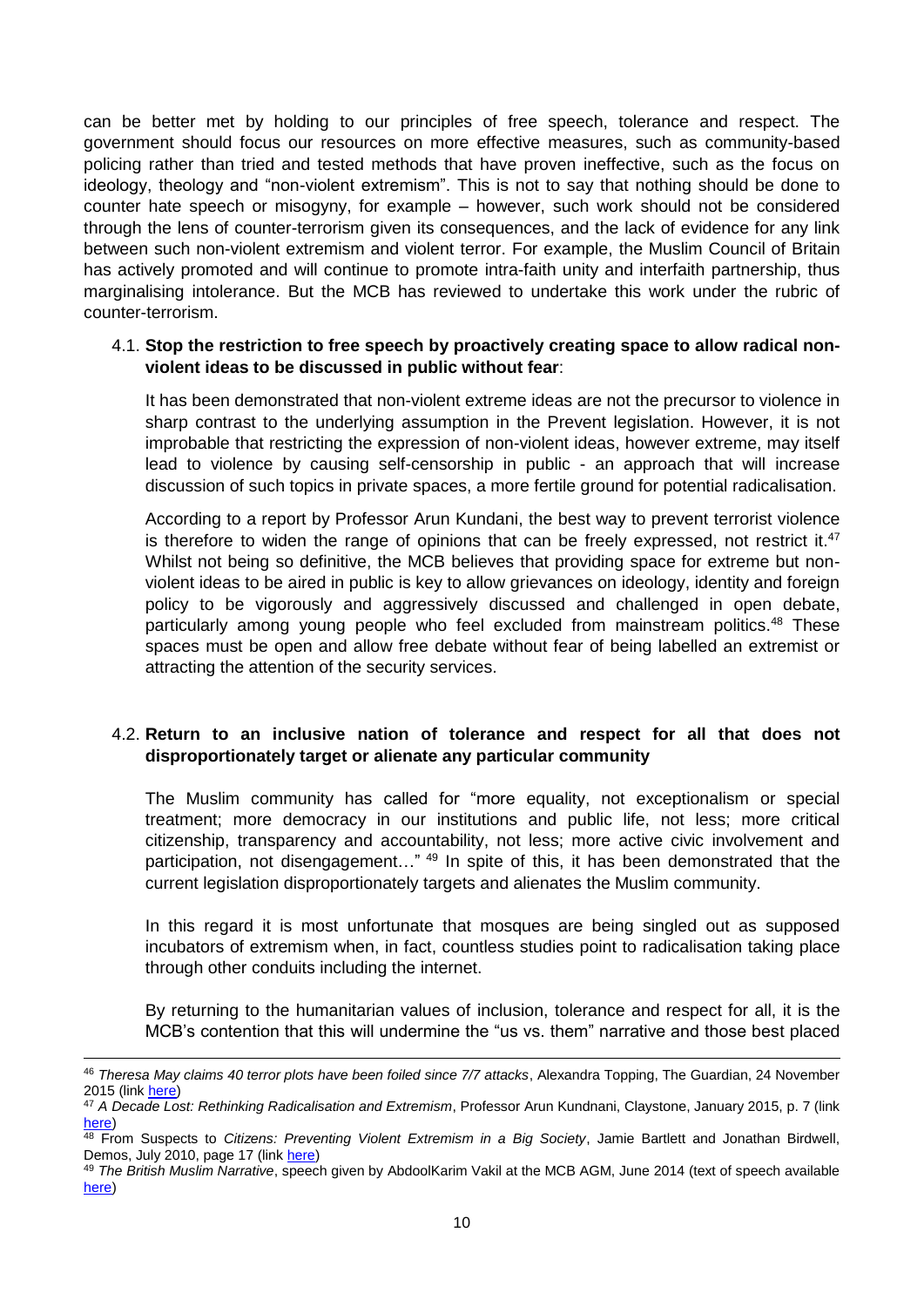to support the fight against terrorism will be more inclined to help keep our nation safe and secure.

#### 4.3. **Introduce more community-based policing**

Communities in Britain are partners in ensuring the safety and security of our nation, and not merely passive objects of law enforcement activities. Once communities feel a part of a more inclusive nation as outlined above, the key is for the police and security services to regain the trust of the community. This takes time to build and is best achieved by engaging communities on broader security and safety issues that are of concern to them and treating all as equals.

The police force and security services should be adequately resourced and their composition should reflect the diversity of our nation.

With an engaged and trusting public, the MCB believes that community-oriented approaches to policing have the potential of being more effective in countering terrorism due to greater public support, co-operation and participation.

The MCB, however, acknowledges that community policing cannot be seen as a silver bullet to defeat what is often a low-incidence, highly complex and multidimensional problem<sup>50</sup>.

## **4.4. Focus the limited resources available to investigating individuals who can reasonably be suspected of intent to commit acts of terrorism, incite it or finance it, rather than on arbitrarily defined "non-violent extremists"**

Significant resources have been available to bring about an ideological transformation amongst British Muslims<sup>51</sup> with limited results.

Such resources could be better utilised in supporting conventional law enforcement, in particular given the majority of cases the convictions for terrorism came after lengthy surveillance operations involving electronic bugs, undercover agents, informants and intercepted mobile phone and computer messages.<sup>52</sup> Furthermore, many of the terrorists who committed the brutal atrocities in London in 2005, the barbaric murder of Fusilier Lee Rigby in 2013, or the vicious murder of journalists at the French newspaper Charlie Hebdo in January 2015, were already under surveillance or could have been prevented using conventional methods. 53

Therefore, ensuring adequate resource is provided to countering terrorism using existing powers available to the security services, is considered far more effective by the MCB than on ineffective and futile attempts to bring about an ideological transformation within Islam.

**.** 

<sup>50</sup> *Preventing Terrorism and Countering Violent Extremism and Radicalization that Lead to Terrorism: A Community-Policing Approach*, Organisation for Security and Co-operation in Europe, 2014, p.178-9 (link [here\)](http://www.osce.org/atu/111438?download=true). Also see *Bringing it*  Home: Community-based approaches to counter-terrorism, Rachel Briggs, Catherine Fieschi, Hannah Lownsborough, Demos, 2006, p.58 ff. (link [here\)](http://www.demos.co.uk/files/Bringing%20it%20Home%20-%20web.pdf?1240939425)

<sup>51</sup> *A Decade Lost: Rethinking Radicalisation and Extremism*, Professor Arun Kundnani, Claystone, January 2015, p. 39 (link [here\)](http://www.claystone.org.uk/wp-content/uploads/2015/01/Claystone-rethinking-radicalisation.pdf)

<sup>/</sup> <sup>52</sup> *The terror plots that failed*, Channel 4, 2013 (link [here\)](http://blogs.channel4.com/factcheck/factcheck-the-terror-plots-that-failed/13574)

<sup>53</sup> E.g. see *Why MI5 does not need more surveillance powers after the Paris attacks*, Henry Porter, the Guardian, 12 January 2015 (link [here\)](http://www.theguardian.com/commentisfree/2015/jan/12/mi5-surveillance-powers-paris-attacks-terrorists)